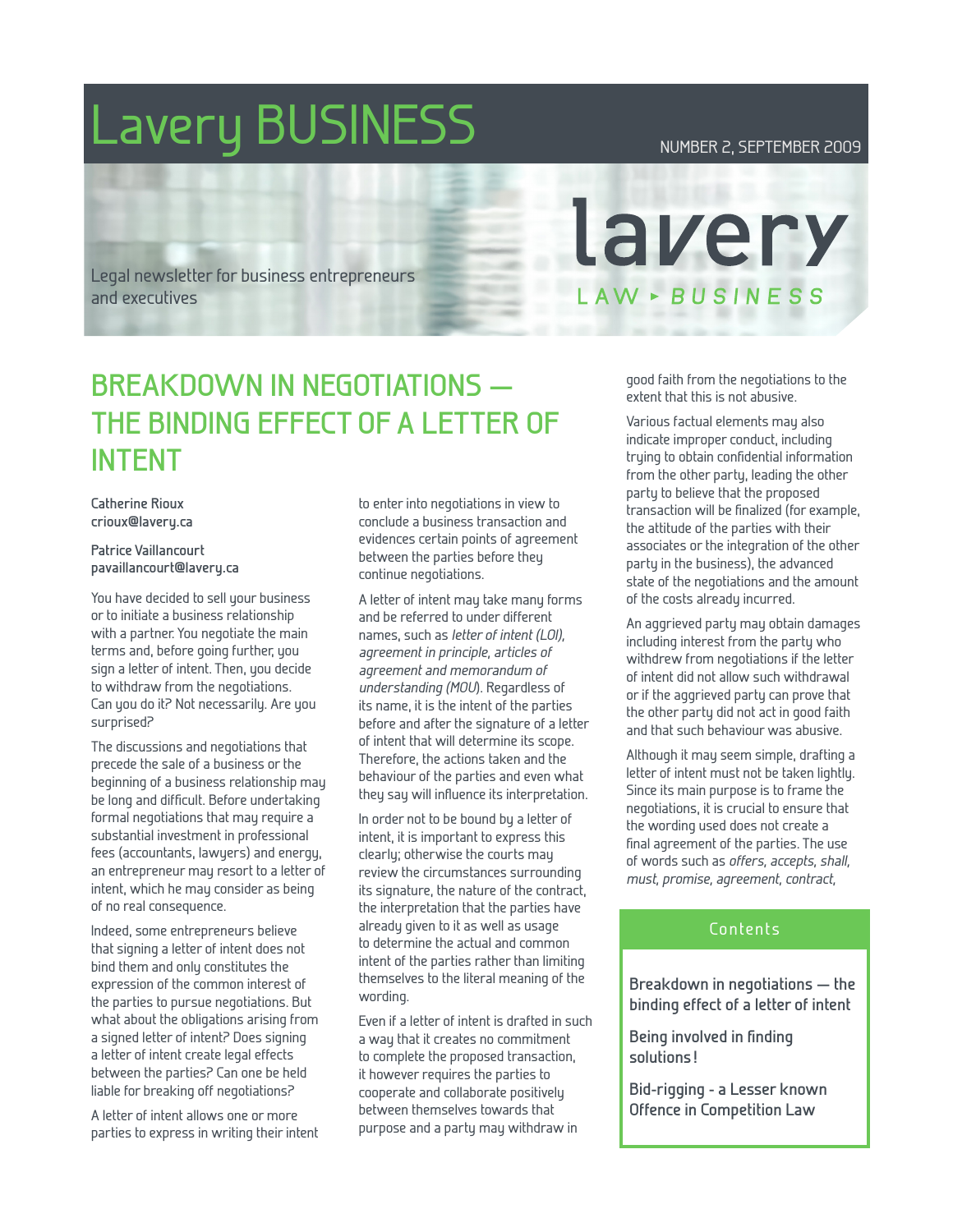#### Lavery BUSINESS SEPTEMBER 2009

undertaking is to be avoided since they indicate the intent to be bound.

The wording of the letter of intent should never imply that it constitutes a final contract. It must be primarily a tool of reference for the parties. One cannot insist enough on the fact that involving legal counsel at the beginning of the process can avoid regrettable consequences.

A well drafted letter of intent can be a valuable tool to frame the negotiations for the acquisition or sale of a business or initiating a business relationship. However, one must not forget that breaking off negotiations can bring about significant legal consequences according to circumstances.

# **Being involved in finding solutions!**

#### **Sophie Prégent spregent@lavery.ca**

Your neighbours are watching you? You sense that they are checking and evaluating everything you do? The situation makes you slightly uncomfortable? It may well be that you suffer from neighbourhood disturbances!

During the fall of 2008, the Supreme Court of Canada recognized the existence of a no fault liability in matters of neighbourhood disturbances in the Ciment du Saint-Laurent inc. v. Barrette case<sup>1</sup>. Since the very beginning of its operations in 1955, the neighbours complained of excessive dust, unpleasant odours and abnormal noises. Over the years, Ciment du Saint-Laurent inc. invested several millions of dollars in environmental protection, particularly by maintaining efficient environmental equipment which complied with the standards in place. Despite these precautions, a motion to be authorized to institute a class action was filed in June 1993. The cement plant ceased its operations in 1997.

The Supreme Court ruled that even though it appears to be absolute, the right of ownership has limits: owners cannot force their neighbours to suffer abnormal or excessive annoyances. This limit is objective. It relates not to the owner's conduct, but to the consequences of the owner's use

of his property. Even in the absence of malicious intent or wrongful conduct, owners must indemnify their neighbours for abnormal or excessive annoyances.

This recognition of no fault liability in neighbourhood disturbance matters has a major impact for businesses located near residential zones. Even though this promotes the achievement of environmental protection objectives, it is no longer enough to ensure compliance with the laws and regulations or the conditions of their certificates of authorization. Businesses must now assess the inconveniences caused to the neighbourhood and try to prevent those that may be deemed abnormal or excessive.

### **How have the courts reacted since this case?**

The Court of Appeal of Quebec ruled on neighbourhood disturbances last February in the Entreprises Auberge du parc ltée v. Site historique du Banc-depêche de Paspébiac case<sup>2</sup>. The operator of a high-end health centre was seeking a permanent injunction against his neighbour, a non profit organization which was organizing musical shows outdoors on Sunday afternoons during the summer. The municipal corporation had expressly authorized these festivities.

The Court thought it necessary to inquire if this was a normal inconvenience. What is a normal inconvenience? It must not be treated as an abstract concept. One must take into account the environment in which an abuse of property right is alleged.

Previous uses will form an integral part of this contextual review. The Court of Appeal noted that one does not benefit from an acquired right to the neighbourhood situation based on the fact that the establishment was there first. By accepting to live near a known source of inconvenience, one accepts, to a certain extent, the normal inconvenience of this environment. However, one who creates a new source of inconvenience may be held liable for deteriorating the quality of the environment. The [translation] "land use capability and actual use of the land, the environment in which it is located and local usage"<sup>3</sup> will then have to be examined.

In the case of Sirois v. Rosario Poirier inc..<sup>4</sup>, the Court of Québec emphasized the necessity of proving that the inconvenience is abnormal or excessive. According to the judge, [translation] "[...] to satisfy the preponderance of probabilities criterion, the evidence must always be clear and convincing." <sup>5</sup>

In the case of *Talbot* v. Martinez<sup>6</sup>, the Court reminds us that one has to prove two things: the facts and actions which are the subject of the complaints and that these facts and actions constitute abnormal or excessive inconvenience.

These decisions show us that, although not having to prove a fault is advantageous to the plaintiffs, they still must deal with the burden of proof of

2. Entreprises Auberge du parc ltée v. Site historique du Banc-de-pêche de Paspébiac, J.E. 2009 346 (C.A.)

- 4. Sirois v. Rosario Poirier Inc., J.E. 2009-566 (C.Q.)
- 5. Id., page 33, par. 190
- 6. Talbot v. Martinez, 2009 QCCS 549 (C.S.)

<sup>1.</sup> Ciment du Saint-Laurent inc. v. Barrette, 2008 CSC 64

<sup>3.</sup> Id., page 5, par. 22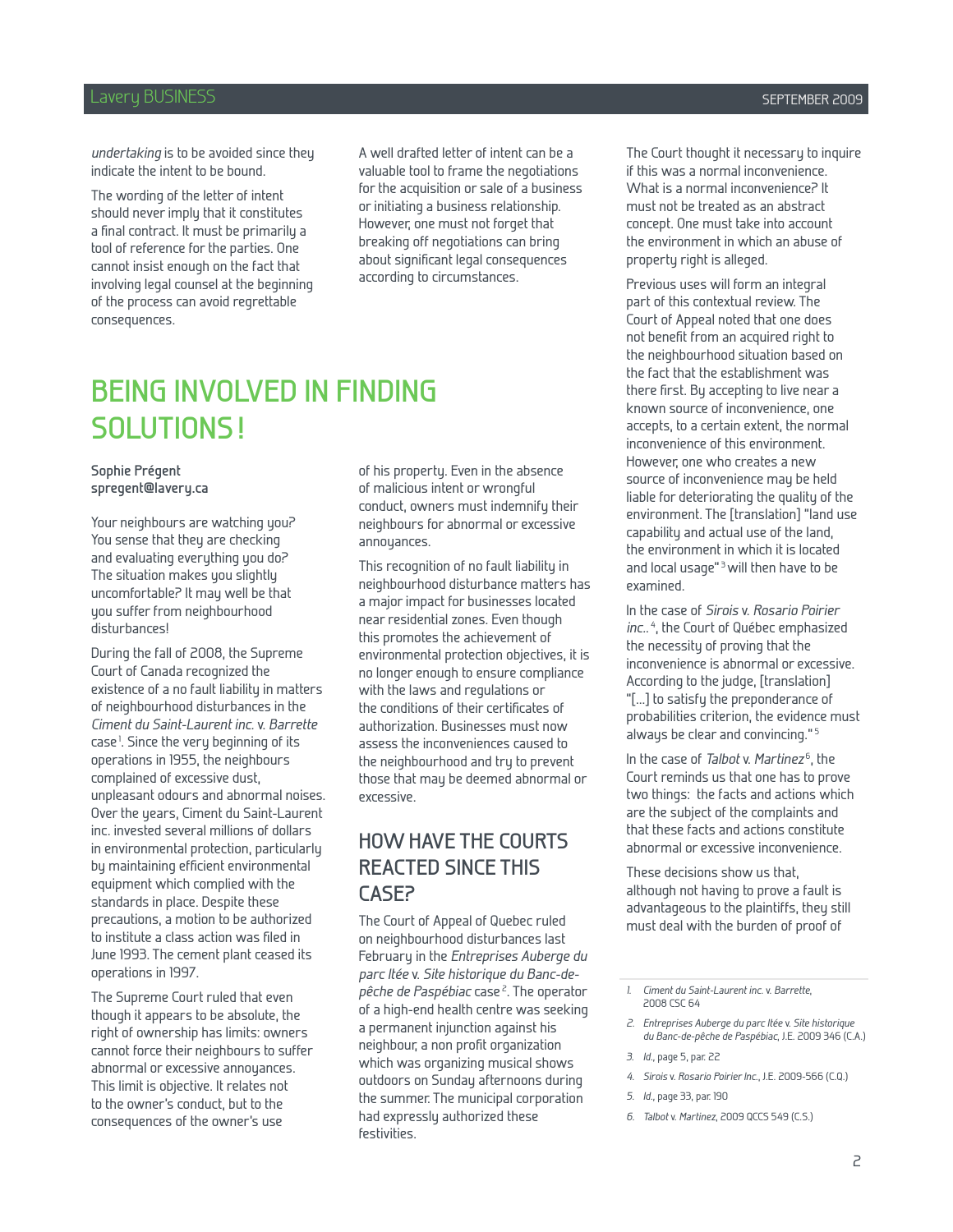#### Lavery BUSINESS SEPTEMBER 2009

the existence of abnormal or excessive inconvenience.

A growing number of businesses are obviously threatened with possible lawsuits based on article 976 of the Civil Code of Québec as their neighbours come to think that the activities of these businesses cause them to suffer abnormal or excessive inconveniences. These activities have often been conducted for years, sometimes even prior to the arrival of the neighbours.

### **What can you do to protect your business against possible lawsuits?**

Businesses are well-advised to be attentive and imaginative to ensure good relationships with their neighbours. They must implement measures that promote dialogue and constructive exchanges thus preventing situations of confrontation. An open mind is essential to avoid instituting endless and costly judicial proceedings.

It is imperative that your business be informed of the consequences of its activities. You must be aware of all the effects of the operations of your business on its neighbourhood, particularly with respect to its hours of operation, the noise it causes, the dust it generates, the odours it spreads into the neighbourhood and the effect of light pollution. Once you are aware of these inconveniences, ask yourself whether they could be considered as abnormal or excessive. In the affirmative, it is time to think about solutions to reduce or better control such inconveniences.

As we can never stress enough the importance of communication with your neighbours, we would suggest that you establish a residents committee. This committee can point out any inconvenience that you may have been underestimating. In addition, such a committee provides residents with the opportunity to be heard and creates the possibility for a joint search for solutions to reduce environmental impacts. Why not think about organizing an "open door" event, which will allow you to enlighten residents about the operations of your business?

Even after taking these actions, you receive complaints from residents? It is imperative not to leave them unanswered. Follow-up with the complainant, document the complaints you received, the actions taken in response and keep all files, which could prove very useful in the event proceedings are instituted against your business.

Everything revolves around perceptions. A business which gets involved in its neighbourhood and is perceived as a partner in its community is less likely to be challenged than one who only seems to care about its own interests.

## **Bid-rigging - a Lesser known Offence in Competition Law**

**Jean-Philippe Lincourt jplincourt@lavery.ca**

#### **COMPETITION ACT**

The Competition Act<sup>1</sup> (the "Act") is a federal statute whose primary purpose is to prevent anti-competitive practices in the Canadian market. More specifically, the Act's provisions are

intended to promote the efficiency and adaptability of the Canadian economy, expand opportunities for Canadian participation in world markets while at the same time recognizing the role of foreign competition in Canada, and finally, provide consumers with competitive prices and product choices. The Act regulates the conduct of most Canadian businesses, and the construction industry is no exception.

In addition to specifically setting out the deceptive market practices and restrictive trade practices that are prohibited, the Act also provides for a series of criminal offences. As in the Criminal Code, persons accused of committing an offence under the Act will be found guilty if it is proven that they have committed the act (actus reus) and that they had the necessary intent (mens rea). All the elements of the offence must be proven beyond a reasonable doubt.

One of the criminal offences provided for in the Act is bid-rigging, which affects the construction market in particular, since competitive tendering and bidding is often used in this industry.

#### **THE OFFENCE OF Bidrigging**

The definition of bid-rigging is set out in section 47(1) of the Act and consists of one of the following two types of agreement between various parties:

- 1) an agreement or arrangement whereby one of the parties undertakes not to submit a bid in response to a call or request for bids or tenders; or
- 2)the submission of bids or tenders that are arrived at by agreement or arrangement among the various bidders or tenderers.

However, note that these agreements are not considered illegal if it is shown that they were made known to the person or business calling for the bids or tenders.

It is also important to note that the mere act of participating in such an agreement or arrangement is an offence in itself without the need for evidence, as is the case for other offences, that it would likely have unduly lessened competition or resulted in injury to a third party.

<sup>1.</sup> R.S., 1985, c. C-34